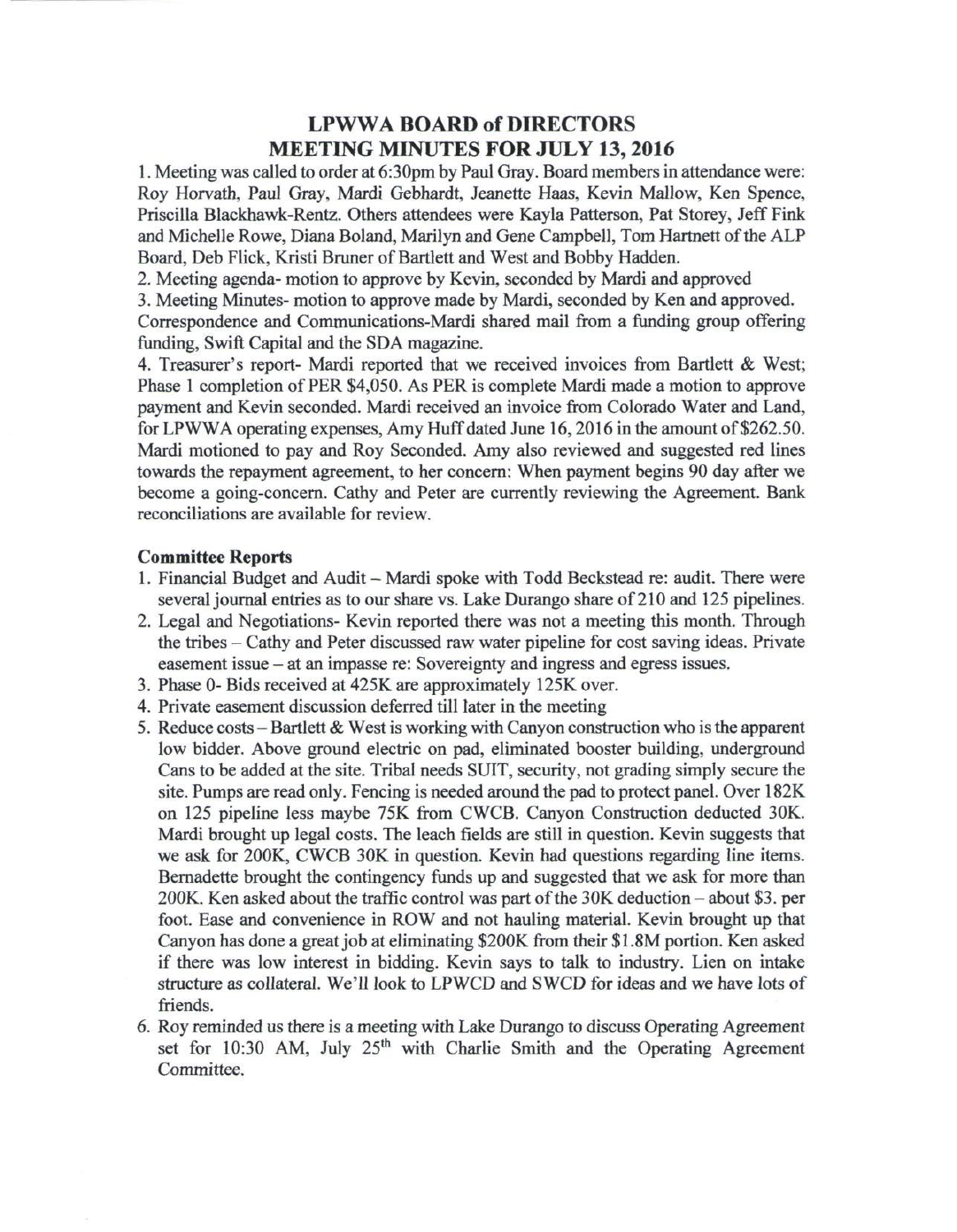- 7. Mardi wondered if we could utilize deposits through approval of Commitment holders the use of 234K from other accounts to bridge the gap. Deb Flick like the creative financing idea to keep tap costs low. Ken commented that people in Phase IV are on board but are concerned about the time line. We must award the contract by August 16 - that is our drop dead date.
- 8. Kevin brought up Phase  $0-210$  section that tribes contribute  $1M$  each give up ability to Pig the line, and remove gate valves as they may not be as necessary as previously thought. The bid for the screens is significantly less than estimated. It does include divers for both top and bottom screens  $95K -$  they'll use floating bags, labor and materials included. Bernadette to obtain tribal approval.
- 9. Roy provided an update about the meeting today with Charlie Smith and Kirk Russell of CWCB. We need both 8 inch and 16 inch numbers costs for CWCB. Roy says we have a solid shot at funds. Need to know details by August 16. Mardi said Phase I and operating accounts have 25k to redirect to construction. 25K from ALP. Roy says we need solid numbers for the Financial Committee. Tom Hartnett said funds drying up -Roy stated payments/royalties from oil and gas settlement is likely depleting roundtable funds. There may be no additional funding. Roy spoke with Tom Brossia with the LDWA Board who agreed we should contact Bob Wolfe with ALP District, John Porter with the Southwestern Water Conservancy District and Mike Brod with the Colorado Water Resources and Power Development Authority to update them about project progress and let them know about a potential need for additional funding to complete the project. The entities will need for current numbers.

Phase 1 - Roy updated us on emails between Duane Dale and Roy, with additional items Duane wanted added to the application including a letter from our attorney to Duane. Roy asked Kristi with Bartlett & West if we could get a quad map per the USDA definition to go with the letter to La Plata County.

Alternatives for tank on Blue Hill - second lot west. Metering options could be delayed. Need clarification from Ute Mountain Ute Tribe for submittal to USDA. Offered meeting in Towaoc. Need to get clarification for USDA funding for Tribal collaboration. Need easement and capacity info too.

We submitted application to Duane Dale on June 16 and he reviewed it late last week. Next tier will take 45 day. Deb wanted to know if we have feedback or not. Final design with Phase 1 - contact SW Council of Governments - pony up with fiber - Dave Whitsot - branch of LPEA laying fiber optics when trench is open - lay them simultaneously. Jeff Fink - additional users of the trench will need verbiage in the easement specs for water lines – need permission from each easement holder. LPWWA could be the user of the fiber optic for our SCADA, System Control and Data Acquisitions. Kevin suggested a Phase 0 Committee meeting - Bernadette to attempt to clear afternoon of July 20.

Phase 1 PER - Kristi disturbed hardcopy PER and Environmental Report to Roy, which he will take to Amy to add to our archive files. She presented the summary of the PER - See PER summary report. Purpose and need of Kline, Marvel and Red Mesa.

Future Phases are not developed yet. Tom Hartnett wanted to know if Lake Durango is bumping up price of water – we have allocation from  $ALP$  – cost of OM  $&$  treatment is